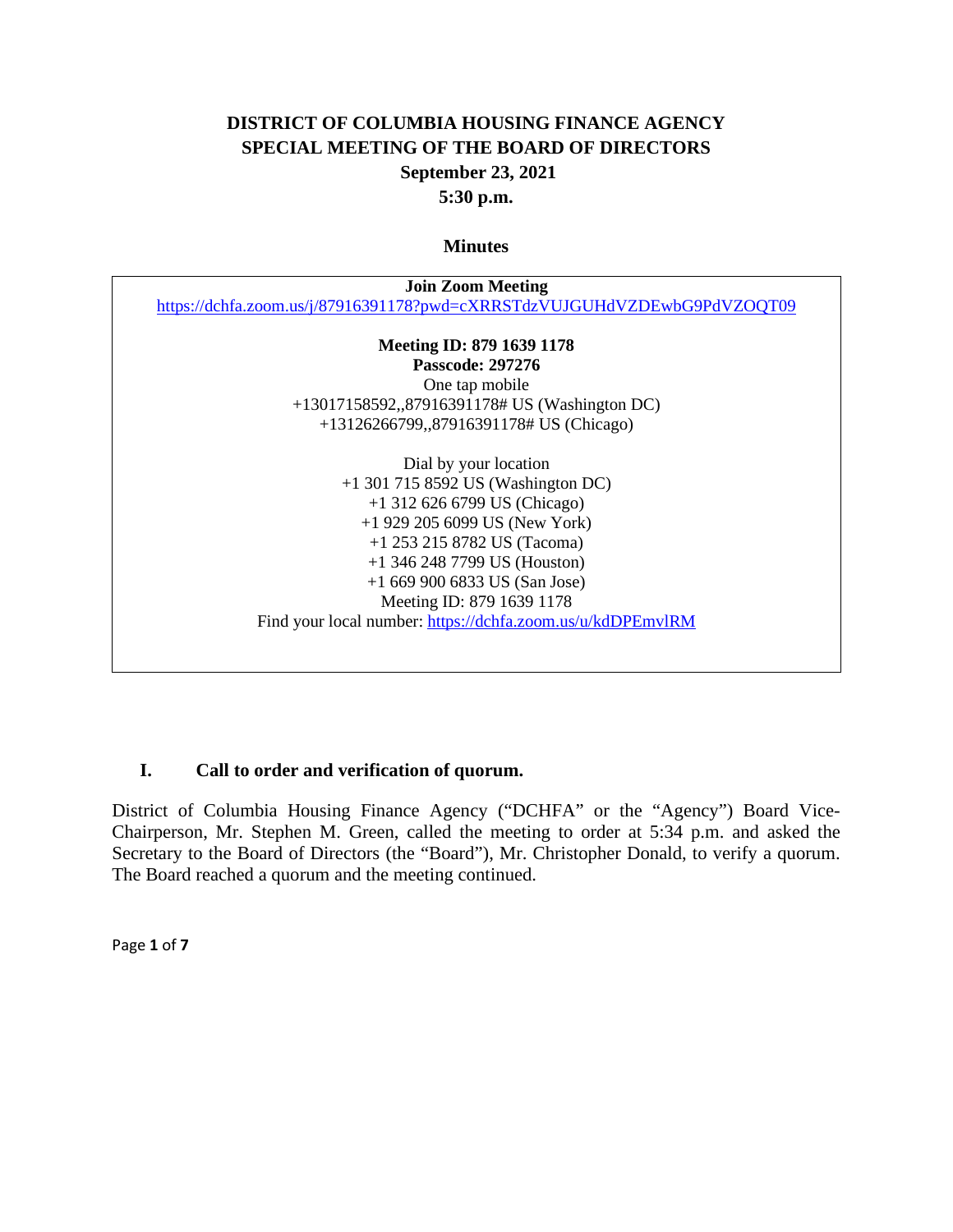The following members were present via Zoom: Mr. Stephen M. Green, Ms. Heather Howard, Mr. Bryan "Scottie" Irving, and Mr. Stanley Jackson.

## **II. Vote to close meeting.**

(A)Vote to close meeting to discuss the Agency's Fiscal Year 2022 Budget.

Pursuant to the District of Columbia Administrative Procedure Act, Mr. Green called a vote to close the meeting in order to discuss the **Agency's Fiscal Year 2022 Budget** which includes matters regarding the employment and compensation of government appointees, employees, or officials because an open meeting would adversely affect the employment and compensation related issues affecting the Agency. (D.C. Code  $\S2-575(b)(10)$ ).

(B) Vote to close meeting to discuss SOME 1515 North Capitol Apartments and Waterfront Station II.

Pursuant to the District of Columbia Administrative Procedure Act, Mr. Green also called a vote to close the meeting in order to discuss, establish, or instruct the public body's staff or negotiating agents concerning the position to be taken in negotiating **SOME 1515 North Capitol Apartments and Waterfront Station II**. An open meeting would adversely affect matters related to the Agency. (D.C. Code §2-575(b)(2)).

Mr. Green called for a motion to close the meeting. Mr. Jackson made a motion to close the meeting. The motion was properly seconded by Ms. Howard. The motion passed by a chorus of ayes.

The meeting was closed at 5:37 p.m. and re-opened at 6:40 p.m.

# **III. Consideration of DCHFA Resolution No. 2021-04 (G) for the for the approval of the Agency's Fiscal Year 2022 Budget.**

Mr. Steve Clinton, the Agency's Chief Financial Officer presented the Agency's Fiscal Year 2022 Budget. The Agency is seeking the approval of the Fiscal Year 2022 budget, which consists of \$13.7 million in expenses, \$700,000 in capital expenditures, \$20.2 million in revenue, and approximately \$6.6 million in net income. The nature of the revenue is based on a projection of \$250 million of multifamily volume, \$65 million of single-family volume, and steady interest rates

Page **2** of **7**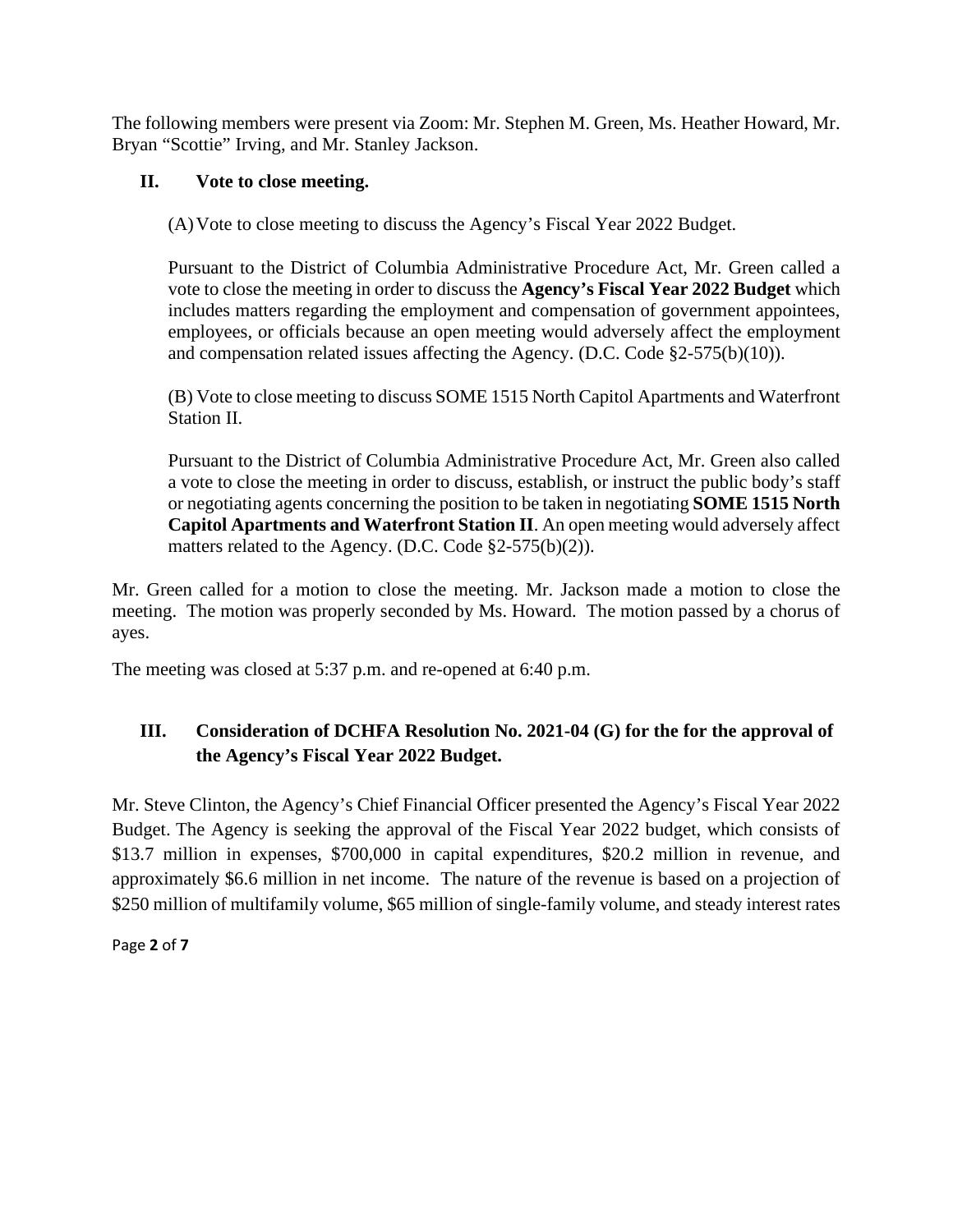based on the current, low-interest rate environment. The expenses are rooted in increases in the compensation costs and employee benefit costs. DCHFA's professional services account for notable increases in the Agency's budget.

Mr. Clinton opened the floor for questions. Mr. Jackson asked about updated information regarding the status of the Agency's building redevelopment effort. Mr. Donald confirmed that staff will present updated information for the Board in the future. Mr. Green stated the performance of the Agency has been good, however, he has a concern about the increase in professional services costs. He stated that he expects the costs for professional services to decrease in the next fiscal year.

There were no further questions.

Mr. Green called for a vote to approve DCHFA Resolution No. 2021-04 (G) for the approval of the Agency's Fiscal Year 2022 Budget. Mr. Jackson made a motion to approve the resolution and it was properly seconded by Ms. Howard.

Mr. Donald took a poll vote.

The resolution was unanimously approved.

## **IV. Consideration of DCHFA Final Bond Resolution No. 2021-15 for SOME 1515 North Capitol Apartments.**

Mr. Scott Hutter, Deputy Director, Multifamily Neighborhood Lending & Investments ("MLNI"), presented the transaction to the Board. The MLNI team presented its recommendation to authorize the issuance of tax-exempt bonds in an amount not to exceed \$42,000,000 for So Others Might Eat ("SOME") North Capitol Street NE (the, "Project" or "Development"). The Project is in the NoMa neighborhood of Northeast Washington, DC, and it is located a half mile from the NoMa Gallaudet Metro Station, which is on the Red Line.

The Project in total offers one hundred thirty-eight (138) furnished efficiency units and onebedroom unit. Seventy-five (75) efficiency units will be restricted at thirty percent of area median income ("AMI") and will benefit from a project based Local Rent Supplement Program ("LRSP") subsidy. Sixty-one (61) units will be restricted at 50 percent or below of AMI without an operating

Page **3** of **7**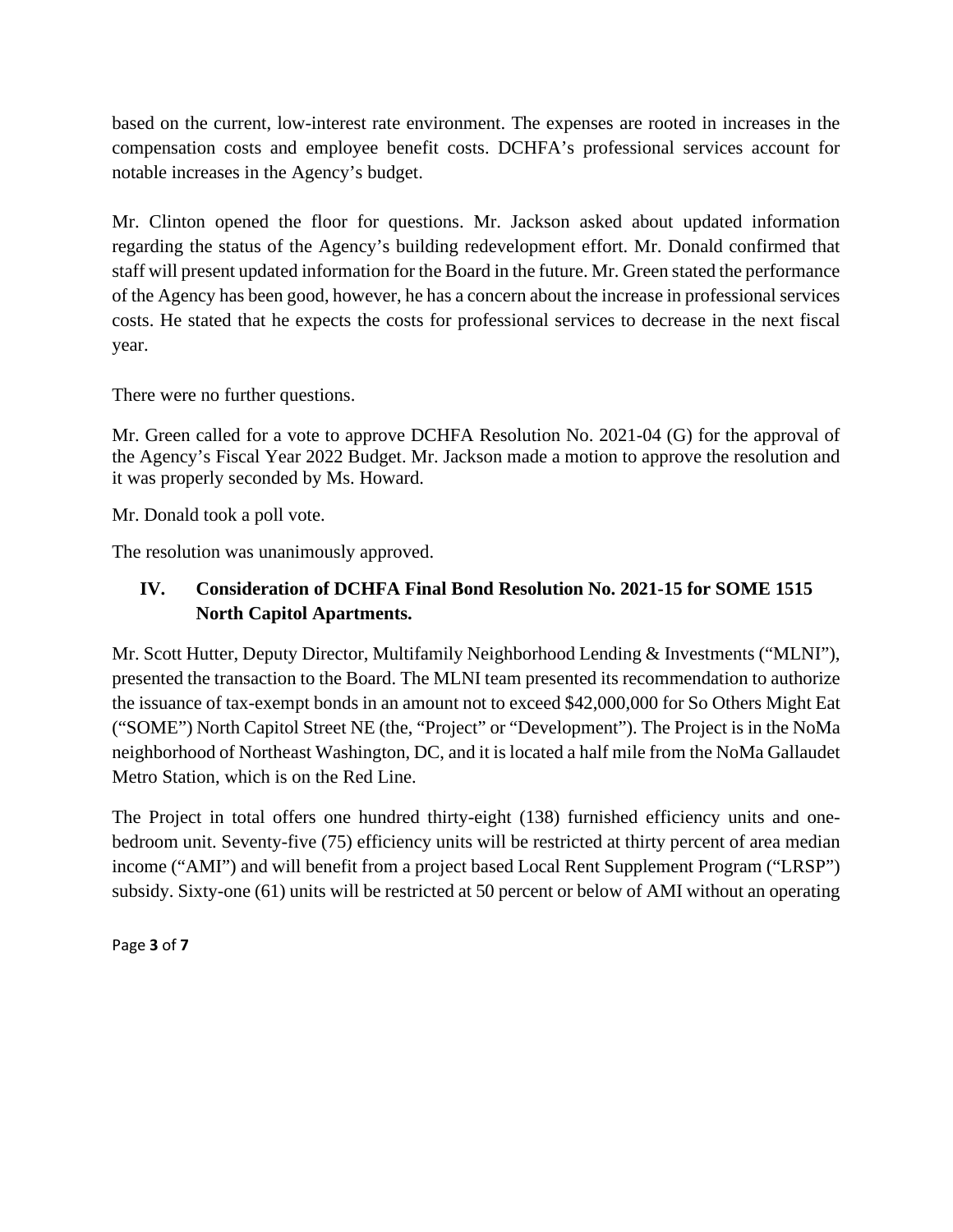subsidy. Finally, two (2) efficiency units will be for resident night managers and one (1) onebedroom unit will be for a resident night manager.

The building's management staff will consist of one (1) property manager, one (1) assistant property manager, one (1) administrative assistant, two (2) dedicated porters, and three (3) night managers that will live in the building's staff units.

Each unit will be fully furnished and will include a television. Additionally, units will have a private bathroom and kitchenette, and a refrigerator/freezer and cooktop. Building amenities will include a computer lab, bicycle parking, classroom, fitness room, a full community kitchen, several community rooms for programming, and shared laundry rooms on each floor. Security will include video cameras and access control to the building. SOME will be performing comprehensive resident services including case management, life skills training, assistance with activities of daily living, and assistance with addiction and/or mental health issues.

The capital stack for the Development will consist of a senior Freddie Mac Tax Exempt Loan otherwise known as TEL at \$16.95 million, DC Department of Housing and Community Development ("DHCD") Housing Production Trust Funds ("HPTF") at \$20.3 million, a sponsor loan at \$6 million, a Department of Behavioral Health Grant at \$820,000, low income housing tax credit ("LIHTC") equity at \$20.3 million and a deferred developer fee at \$3.45 million. The sponsor loan is structured as soft debt and will carry a nominal interest rate. The total development cost is \$68.4 million, or approximately \$503,000 per unit.

The sponsor will be SOME. Other members of the development team include Clark Construction Group as the General Contractor, Eric Colbert and Associates as the Architect, and SOME as the Property Manager.

Mr. Hutter concluded the presentation and introduced members of the sponsor team present via the Zoom call: Bobvala Tengen, Senior Project Manager, SOME, Madison Neimer, Assistant Project Manager, and Julia Moran Morton, Chief Housing Development Officer, SOME.

Page **4** of **7** Mr. Hutter opened the floor for questions. Mr. Green asked about the Project's environmental insurance. A discussion followed regarding environmental testing at the Project site due to its proximity to a gas station. Ms. Morton explained that the gas station has moved, and the owners had a requirement to remediate any soil contamination, so the environmental risks are no longer much of a concern. Mr. Jackson asked if the sponsors have met with the DC Department of Energy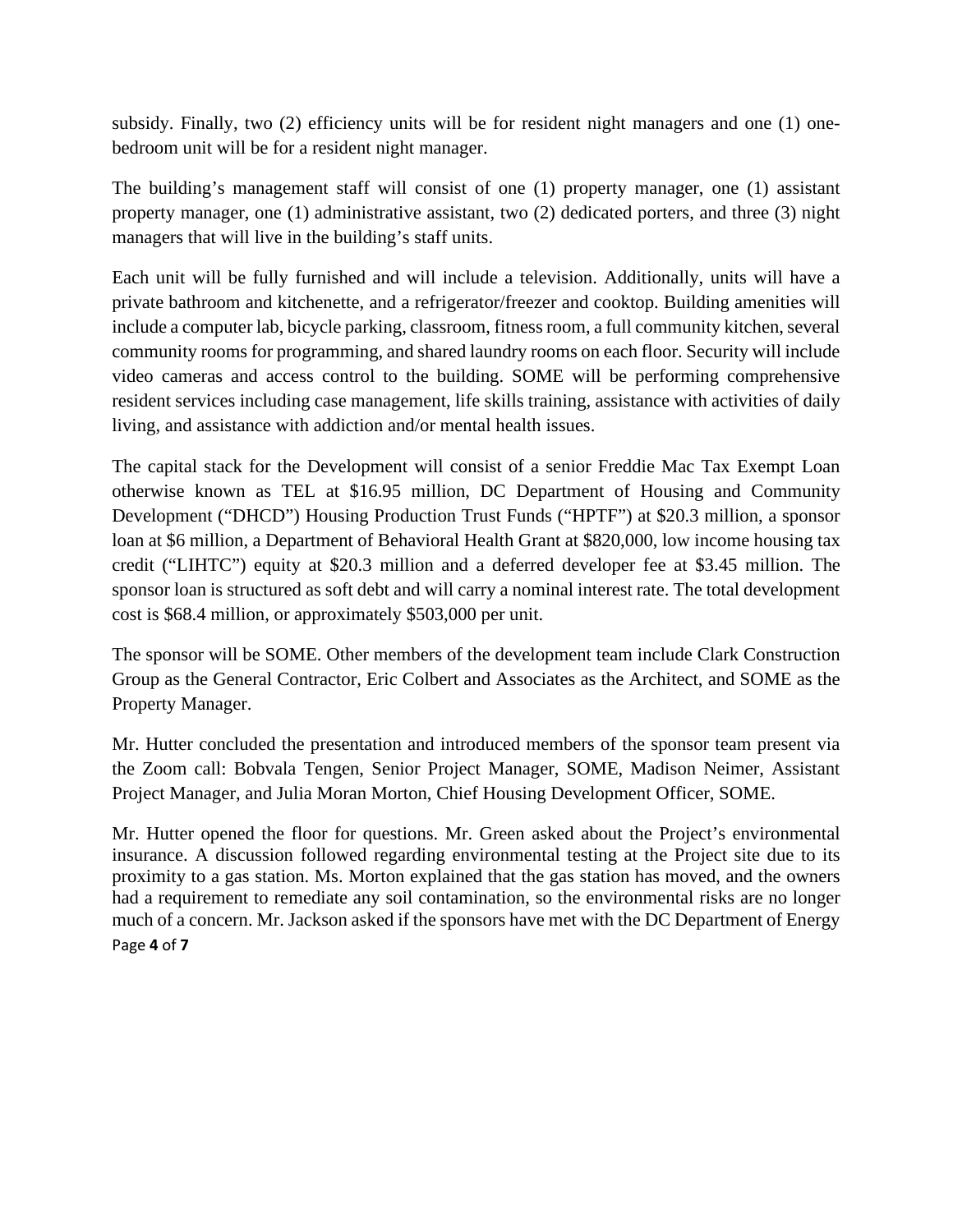and the Environment and informed the sponsors of a concept of the "responsible party provision" that may apply. Ms. Moran responded that there is a requirement for the gas station owners to address any soil contamination and there will be environmental insurance on the Project as secondary protection. Mr. Green asked about the cost on an annual basis for services. Mr. Tengen responded that the sponsors expect to spend between \$1,500 and \$1,800 per unit annually on services.

There were no further questions.

Mr. Green called for a vote to approve DCHFA Final Bond Resolution No. 2021-15 for SOME 1515 North Capitol Apartments. Mr. Irving made a motion to approve the resolution and it was properly seconded by Ms. Howard.

Mr. Donald took a poll vote because the Agency is committing volume cap.

The resolution was unanimously approved.

## **V. Consideration of DCHFA Final Bond Resolution No. 2021-16 for Waterfront Station II.**

Linda Hartman, MLNI Multifamily Loan Underwriter, presented the transaction to the Board. The MLNI team presented its recommendation to authorize the issuance of tax-exempt bonds in an amount not to exceed \$18,750,000 for Waterfront Station II (the, "Project" or "Development"). The Project is in the Southwest neighborhood of Washington, DC, and it is located less than 0.1 miles from the Waterfront Metro Station, which is on the Green Line.

The Project in total offers four hundred fort-nine (449) mixed-income units and ground floor retail space. It consists of Waterfront Station, Waterfront Station II, and a 28,000-square-foot ground floor retail space. The residential components of the project consist of a legally separated market rate project, nine percent low income housing tax credit ("LIHTC") project, and four percent LIHTC project. DCHFA is financing the four percent LIHTC project.

The property will offer stainless steel kitchen appliance packages, dishwashers, and washers and dryers in its residential units. Site amenities will include a co-working area, entertainment lounge, courtyard lounge, fitness center, swimming pool, grills, and rooftop deck. There is an easement that will allow all tenants in the four percent and nine percent LIHTC units to access all site amenities.

Page **5** of **7**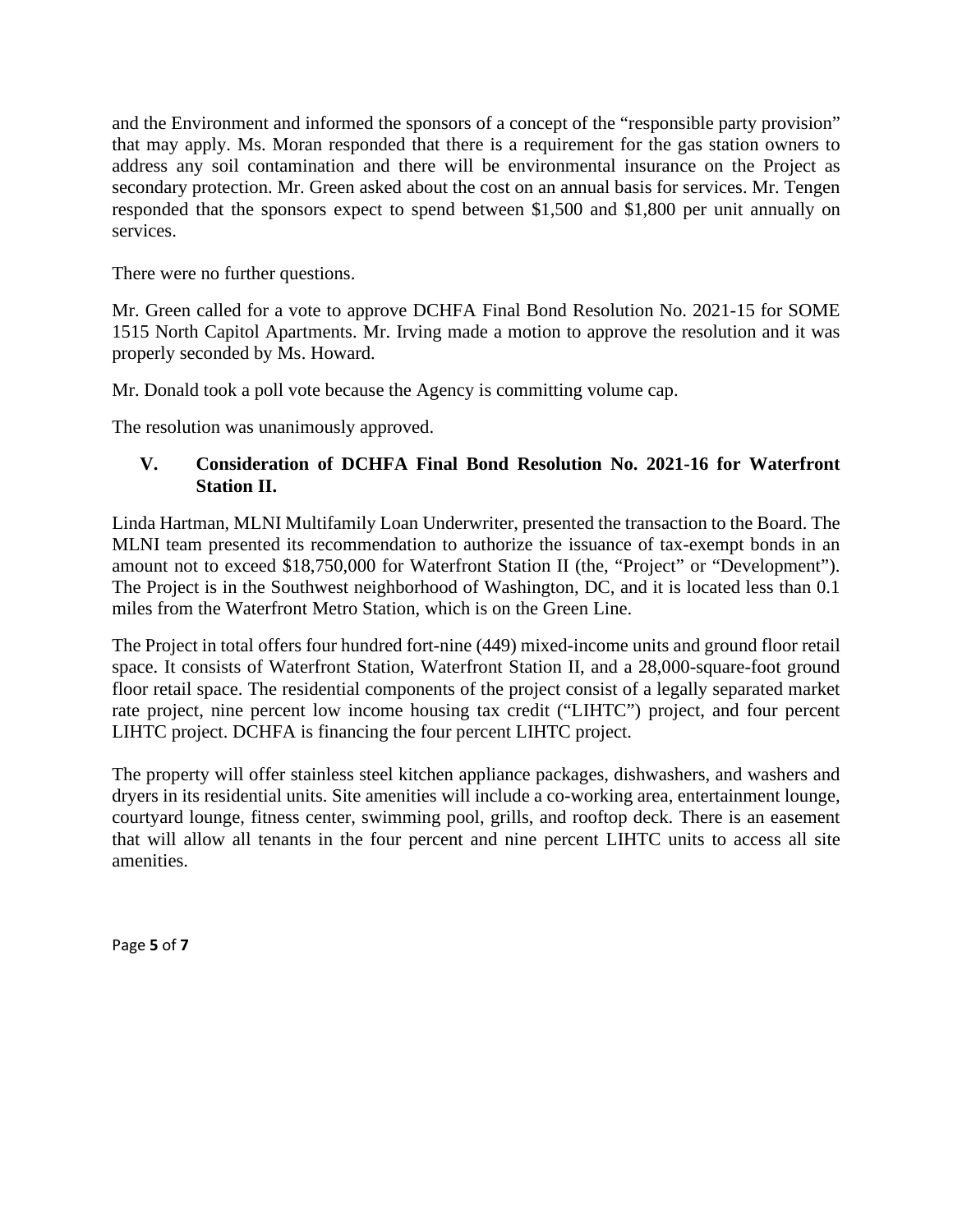The overall development consists of four hundred forty-nine (449) residential units. The unit mix of the proposed four percent project will be ninety-four (94) units with twenty-four (24) efficiencies, sixty-three (63) one-bedroom units, and seventy-four (74) two-bedroom units. All of the units are unsubsidized, and they are restricted at thirty and fifty percent of the area median income ("AMI").

The capital stack for the Development will consist of a senior Fannie Mae Multifamily Tax-Exempt Mortgage, also known as M.TEM, at \$3.8 million, Sponsor Loan at \$18.5 million, and LIHTC equity at \$10.1 million. The sponsor loan is structured as soft debt and will carry no interest. The total development cost is \$32.5 million, or approximately \$346,000 per unit.

The sponsor team for the entire project will consist of Lamont Hoffman of Hoffman & Associates, AHC Incorporated, City Partners, and Paramount Development. The four percent LIHTC entity will consist of AHC Incorporated as the managing member and developer and The Richman Group as the LIHTC equity investor. Other members of the development team include Clark Construction Group as the General Contractor, Torti Gallas Urban, Inc. as the Architect, and Bozzuto as the Property Manager.

Ms. Hartman concluded her presentation and introduced members of the sponsor team present on the Zoom call: Alan Goldstein with AHC, Ryan Dring, Senior Manager of Capital and Asset Management with Hoffman and Associates, and Meri Baroni Development Manager with Hoffman and Associates.

Ms. Hartman opened the floor for questions. Mr. Green asked for confirmation of the sponsor loan amount. Mr. Hutter responded that the sponsor loan amount is \$18.5 million. Mr. Goldstein confirmed the sponsor loan amount and explained that the Project will not be utilizing HPTF. Discussion continued regarding cross subsidizing the affordable units with resources from the market rate component.

There were no further questions.

Mr. Green called for a vote to approve DCHFA Final Bond Resolution No. 2021-16 for Waterfront Station II. Mr. Irving made a motion to approve the resolution and it was properly seconded by Ms. Jackson.

Mr. Donald took a poll vote because the Agency is committing volume cap.

The resolution was unanimously approved.

Page **6** of **7**